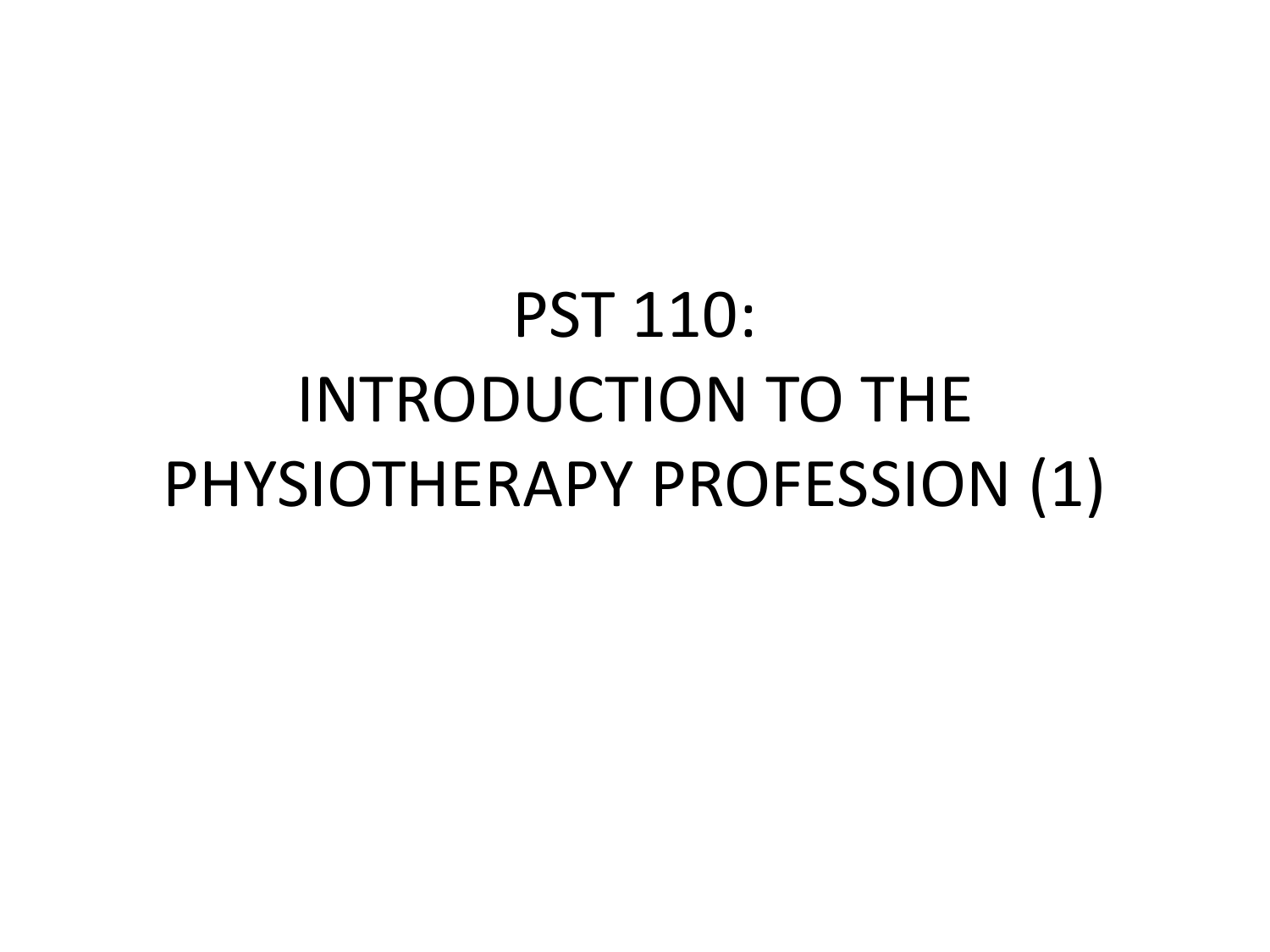### WHAT IS PHYSIOTHERAPY?

- Synonym of physical therapy
- PHYSIO + THERAPY
- A Healthcare Profession; Examples of other Healthcare Professions include Medicine, Pharmacy, Medical Laboratory Sciences, Radiography.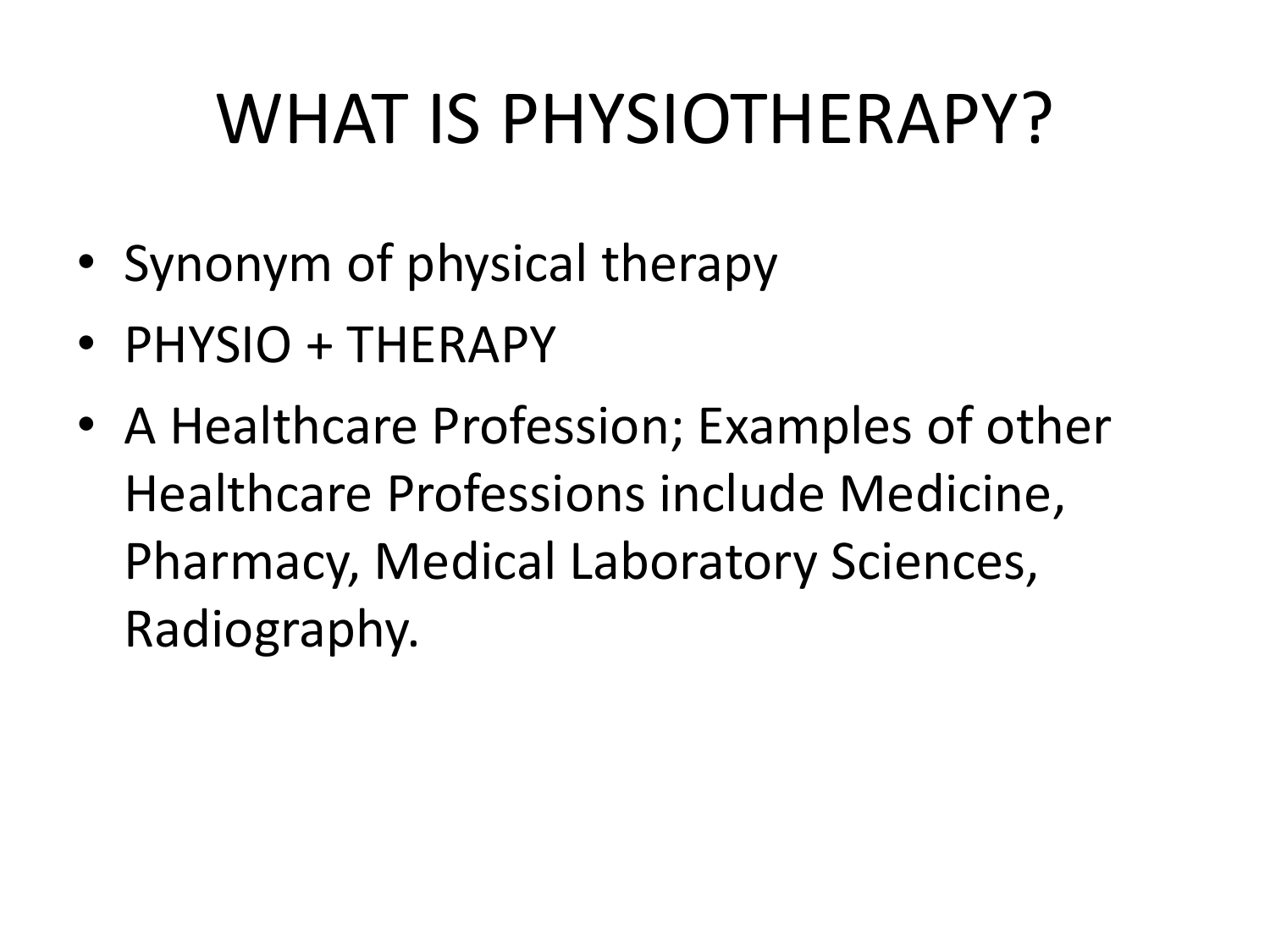- A healthcare profession that is concerned with the promotion, preservation and restoration of optimal physical function throughout life (Akinpelu, 2016).
- Physiotherapy helps to restore movement and function when someone is affected by injury, illness or disability. It can also help to reduce your risk of injury or illness in the future (NHS, UK 2018).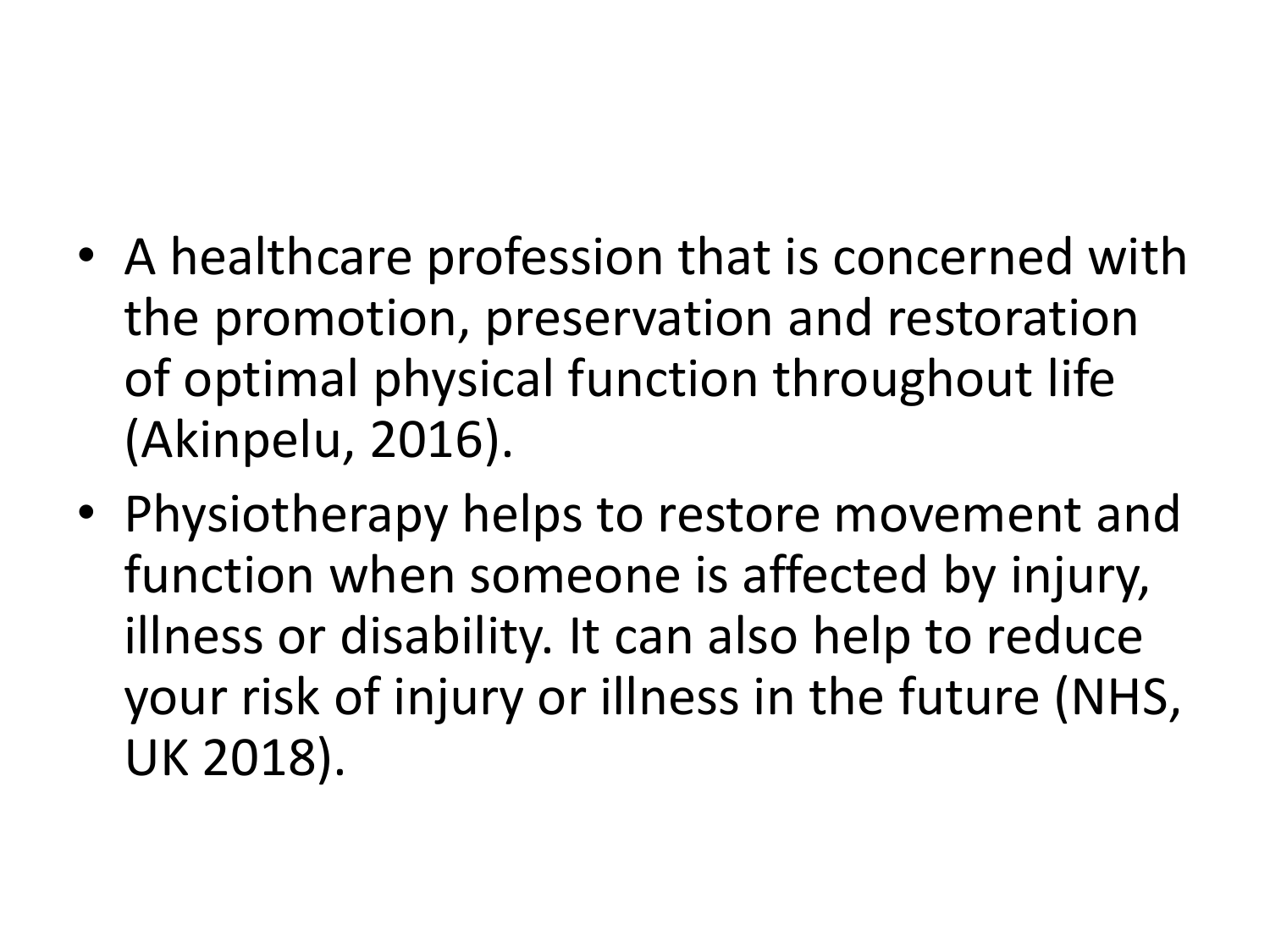- A profession is an occupation for which preliminary training is intellectual in nature; involving accumulation of theoretical knowledge and learning, not just mere accumulation of skills. It is characterised by the following attributes:
- 1. Has an existing body of knowledge
- 2. Has definite standard of performance
- 3. It is guided by code of conduct.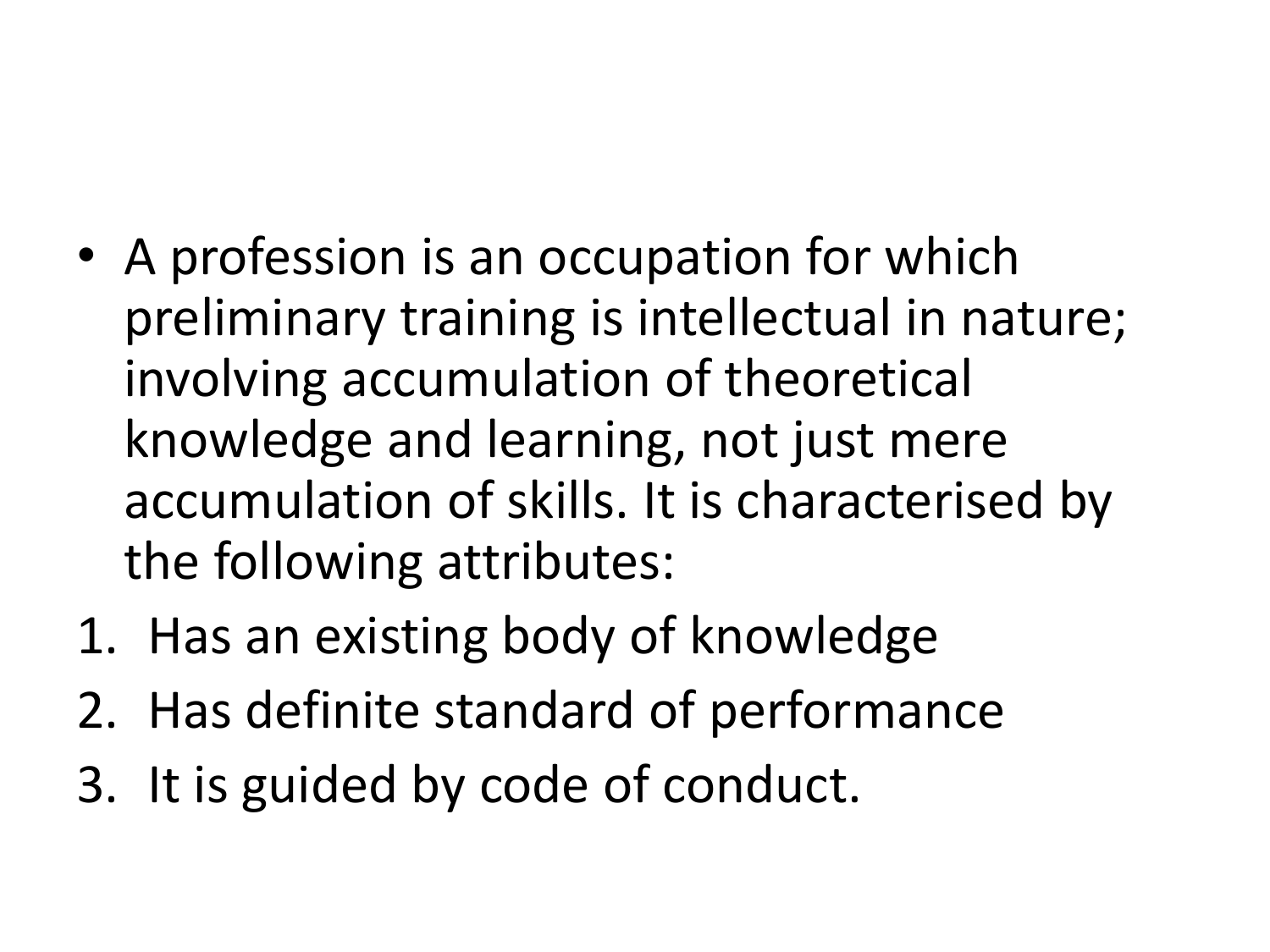- A human service/ healthcare profession is regarded as a calling, with specialised knowledge and often requires long and intensive academic preparation.
- It is characterised by registration and requires each practitioner to be licensed (Oyeyemi, 2009).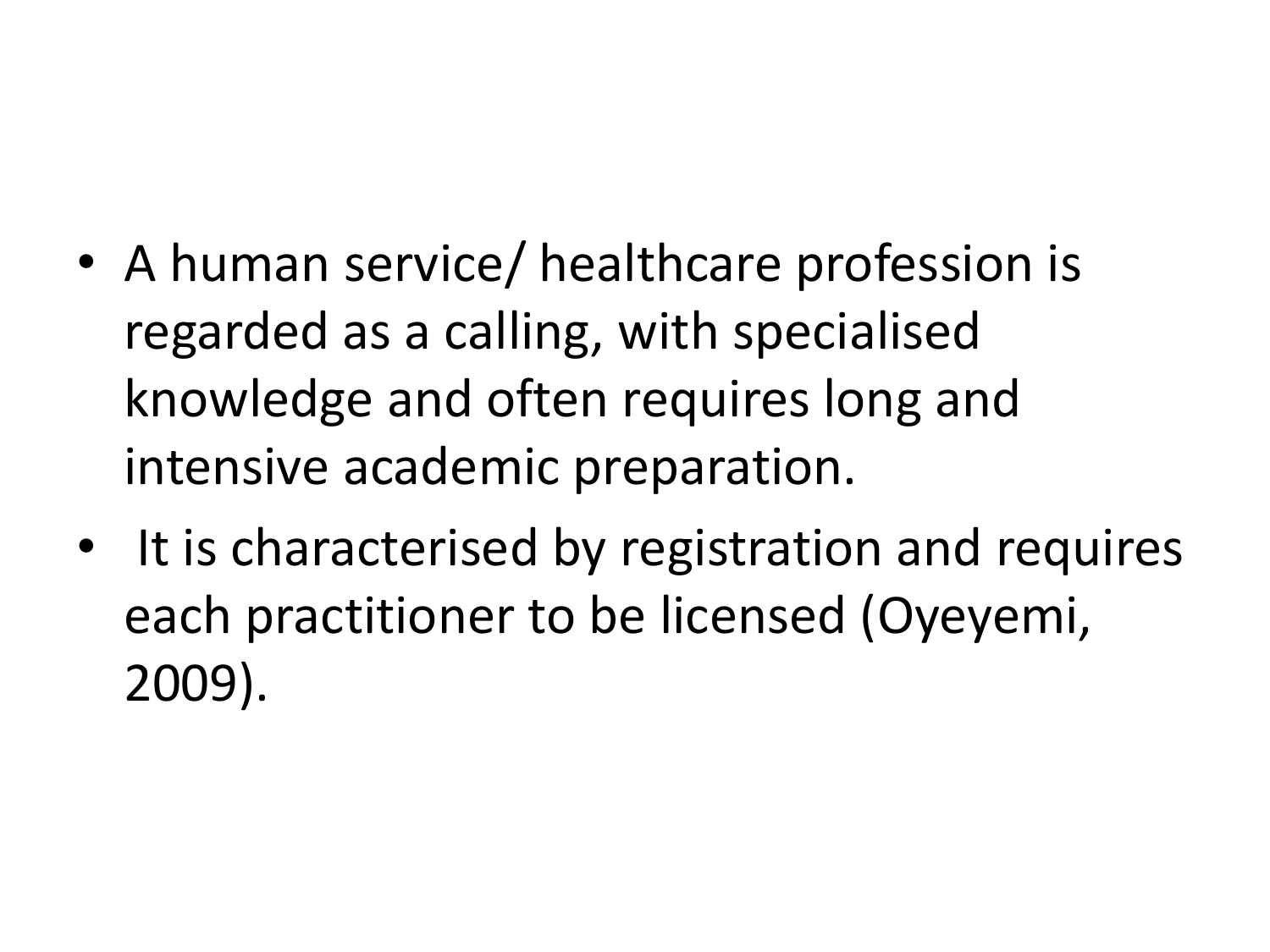- An organised and mature profession provides opportunities for specialisation among its members. The development, status and scope of practice of a profession could vary between countries.
- A professional is someone who has a high degree of decision making.
- Physiotherapy is provided by specially-trained and regulated practitioners called physiotherapists.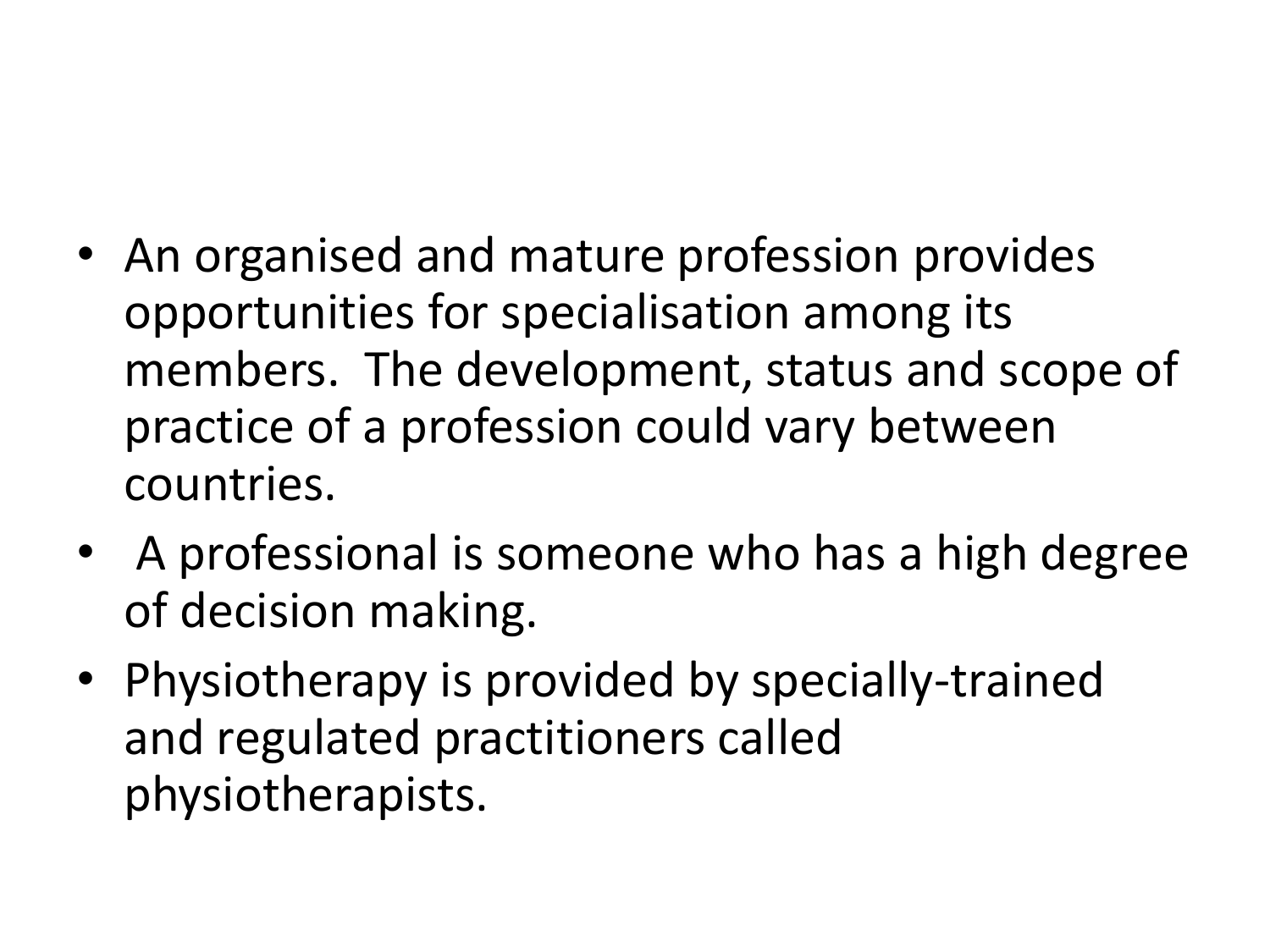#### PHYSIOTHERAPY CORE SKILLS

- Exercise Therapy
- Manual Therapy
- Electrotherapy

These core skills differentiate Physiotherapy from other health care professions because they are peculiar to it.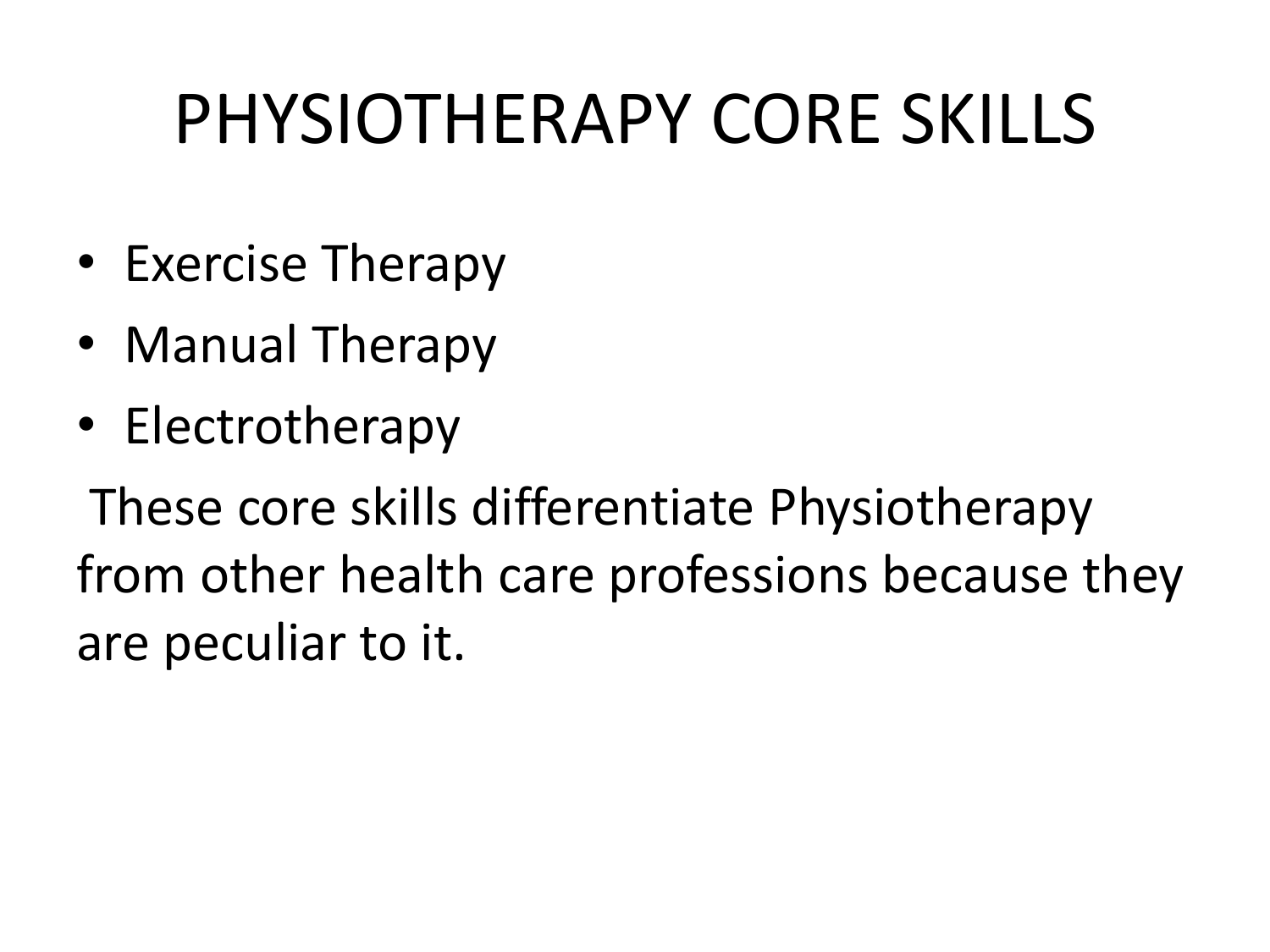### HISTORY OF PHYSIOTHERAPY

- Dates back to the nineteenth century (1813) when Per Henrik Ling started the Royal Central Institute of Gymnastics in Sweden.
- Decades later (1894) four nurses in Britain formed the Chartered Society of Physiotherapy (CSP).
- University of Otago, New Zealand started a school of Physiotherapy.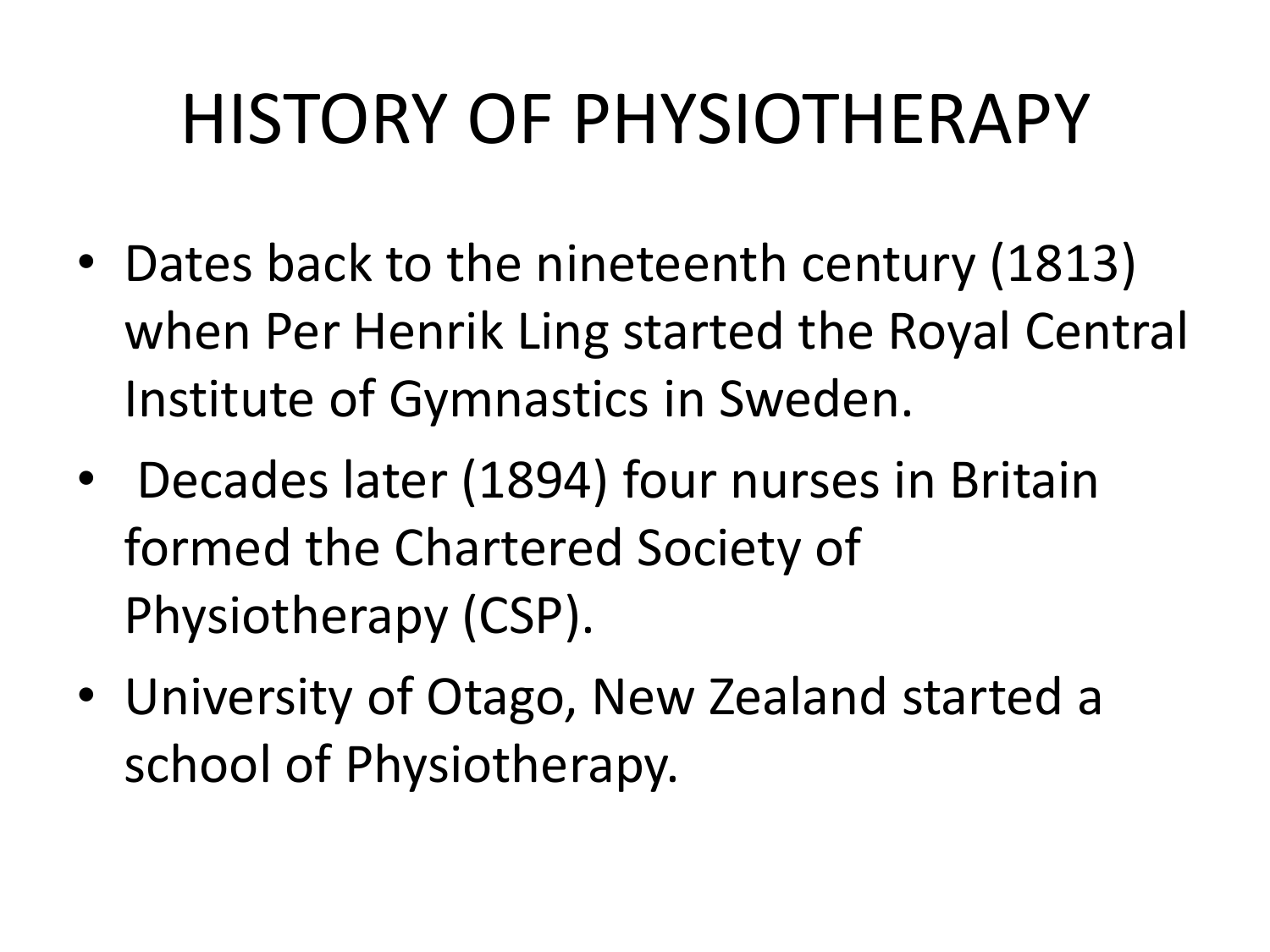- Physiotherapy training started in the USA in 1914 at Reed College, Portland, Oregon.
- In Nigeria, due to the colonial affiliation, Physiotherapy was fashioned after the British model; it was introduced by two British physiotherapists (Miss Manfield and Mr Williams) at the Royal Orthopaedic Hospital now National Orthopaedic Hospital, Igbobi in 1945.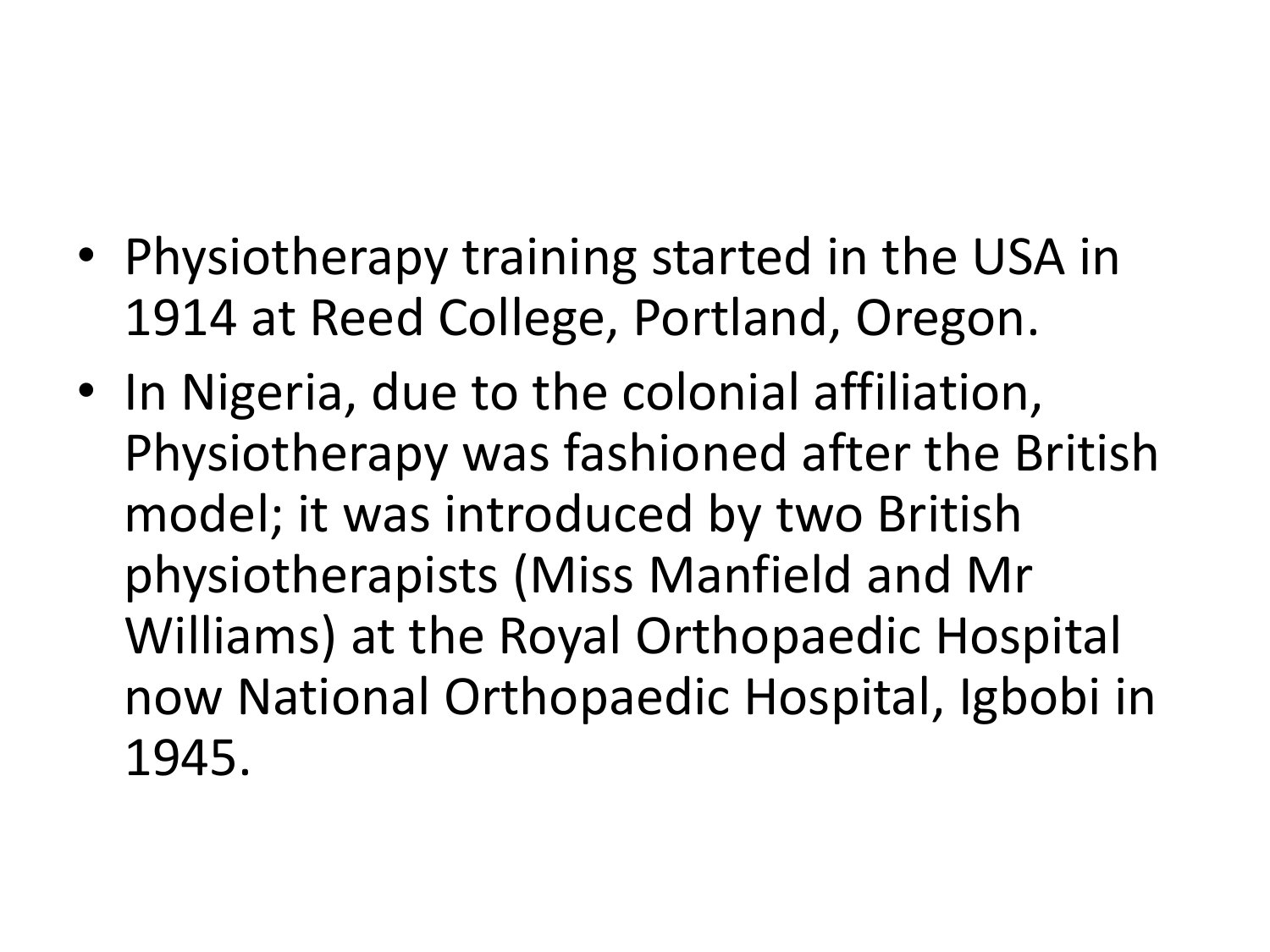- Majority of the patients seen were military returnees from the second world war.
- A three-year diploma training programme was started and graduates were designated as assistant physiotherapists who worked under strict supervision of the chartered physiotherapists.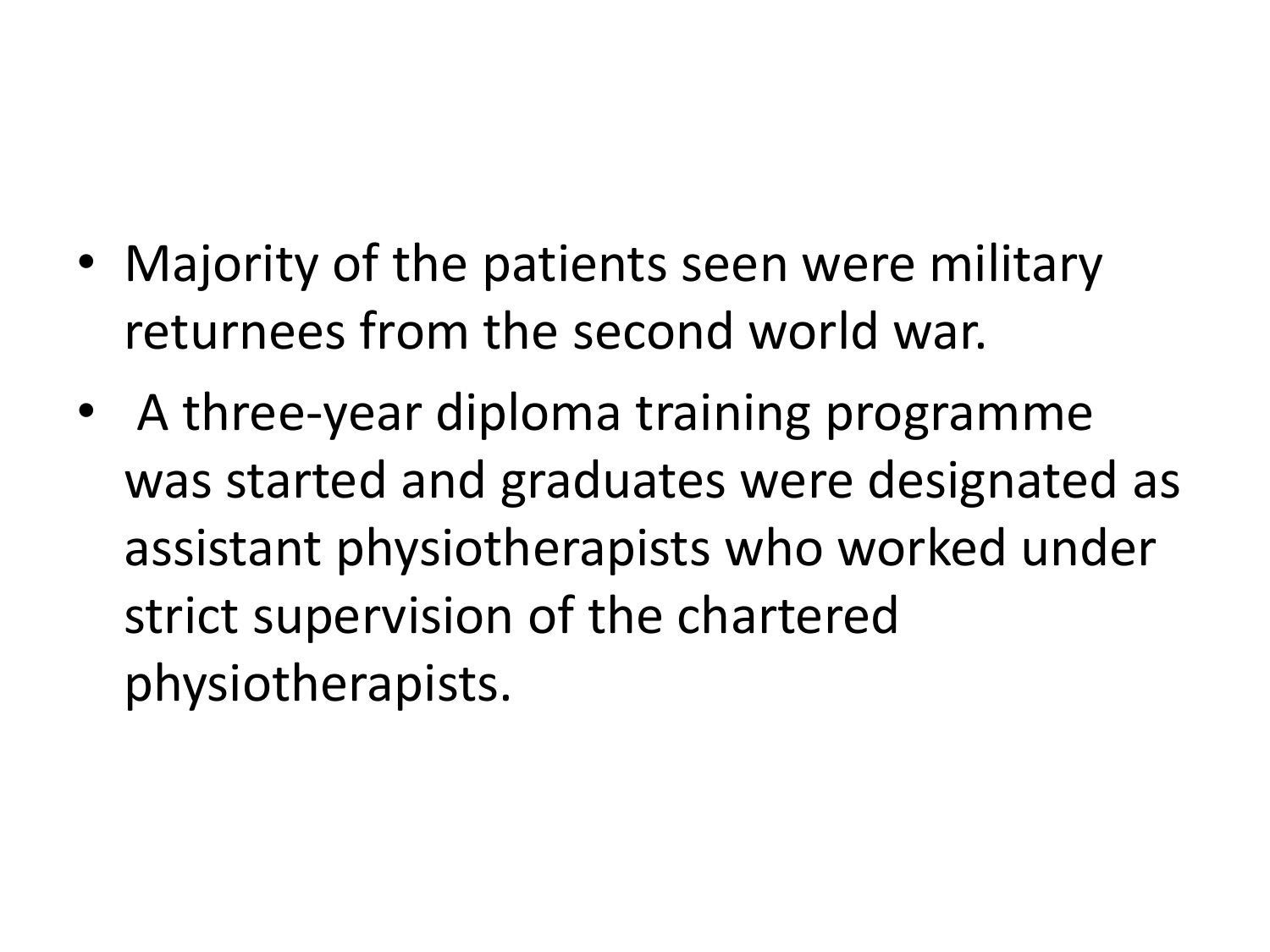#### World Congress of Physical Therapy

- International body comprised of all national physiotherapy associations; founded in 1951 in Copenhagen, Denmark with 11 nations in attendance (South Africa inclusive).
- WCPT collaborates with the World Health Organisation (WHO) and other international health organisations on aspects pertaining to health and general well- being of the populace.
- There are five regional associations of WCPT, these are: Africa, Asia& West Pacific, European, North America& Caribbean, South America.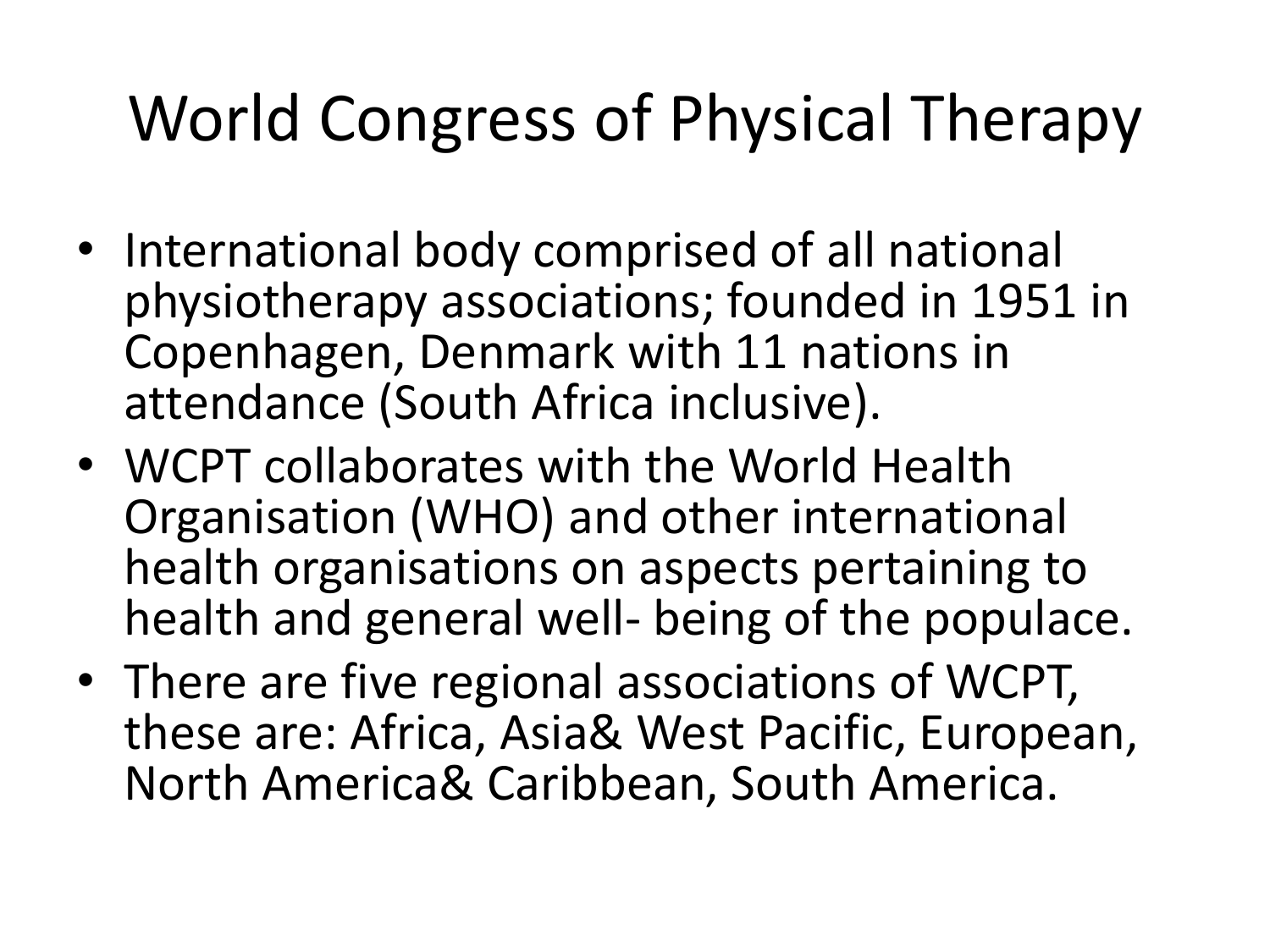- First WCPT congress was held in London in 1953 and this holds once in every four year's.
- Last edition was held in Geneva, Switzerland between 9<sup>th</sup> and 13<sup>th</sup> May, 2019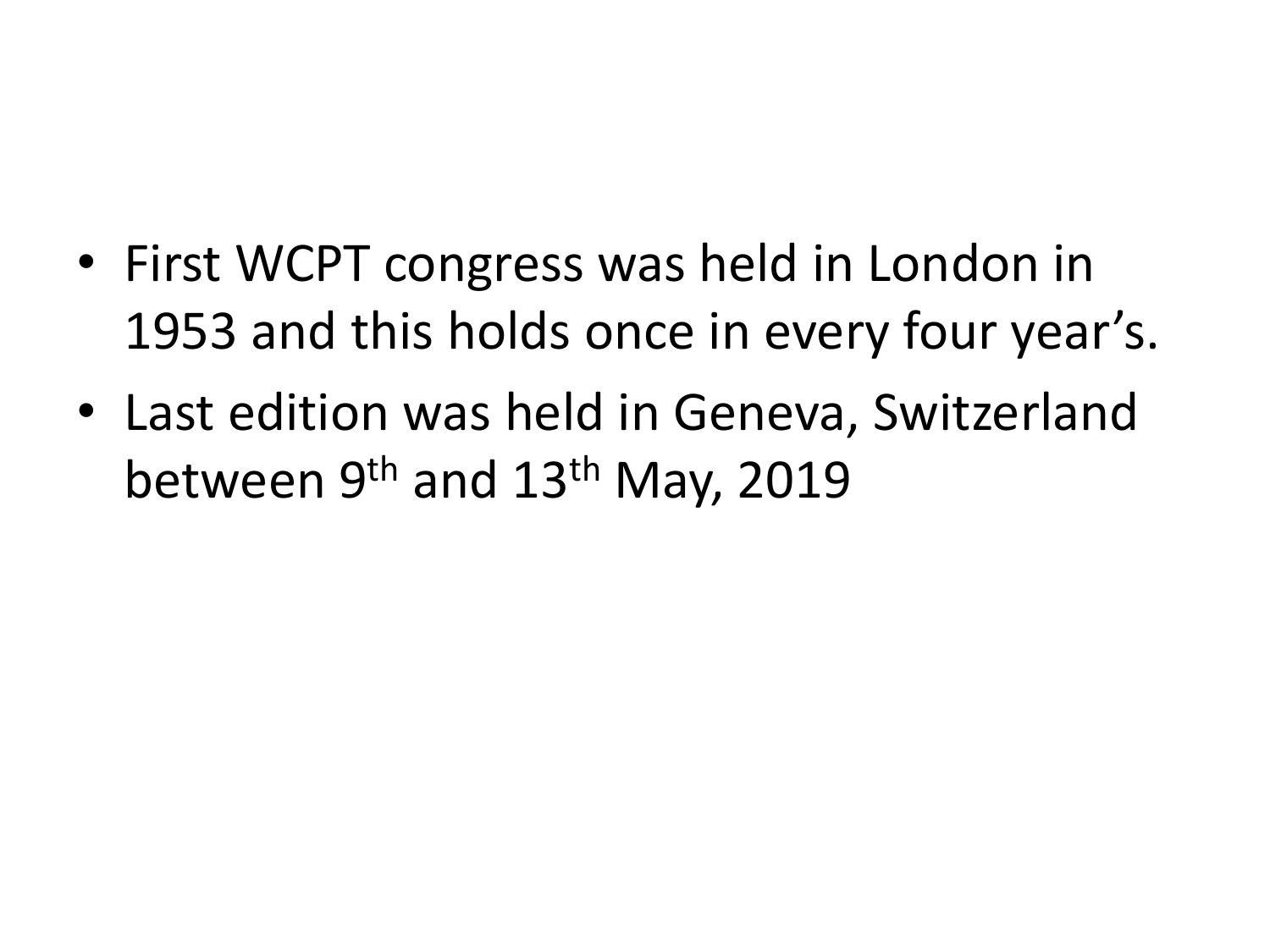# Nigeria Society of Physiotherapy

- Body of physiotherapists in Nigeria, inaugurated on  $29<sup>th</sup>$  August 1959 at the instance of Messrs T.A Oshin and late C.A Ajao.
- Inaugural meeting held at the Physiotherapy Department, UCH
- Joined WCPT provisionally in 1966, fully in 1967.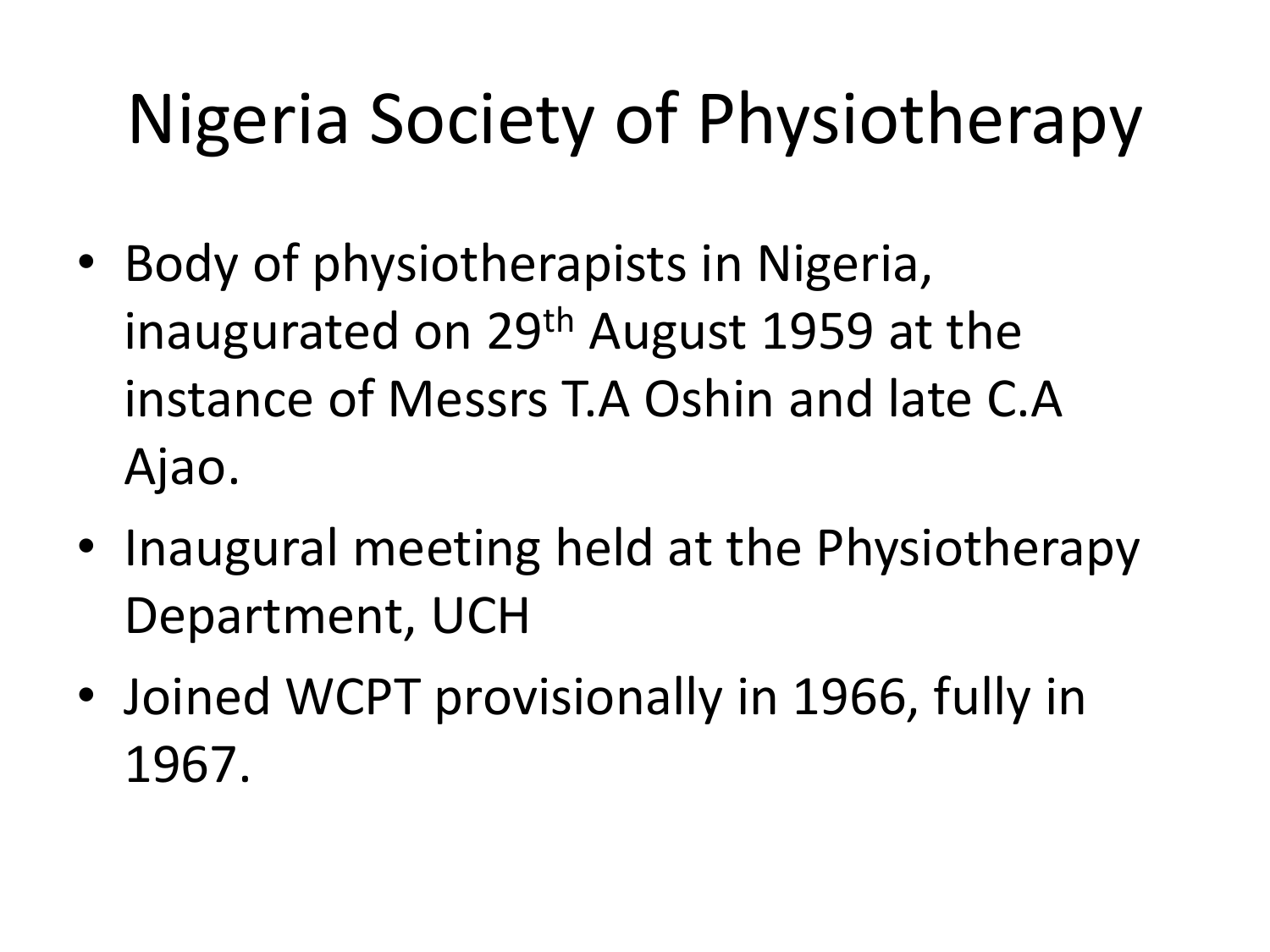- Holds national annual conferences and meetings.
- Election of officers holds every two years.
- Has chapters in most states of the federation.
- Facilitates various continuous professional development programmes for members.
- Involved in advocacy, liases with the government and other relevant bodies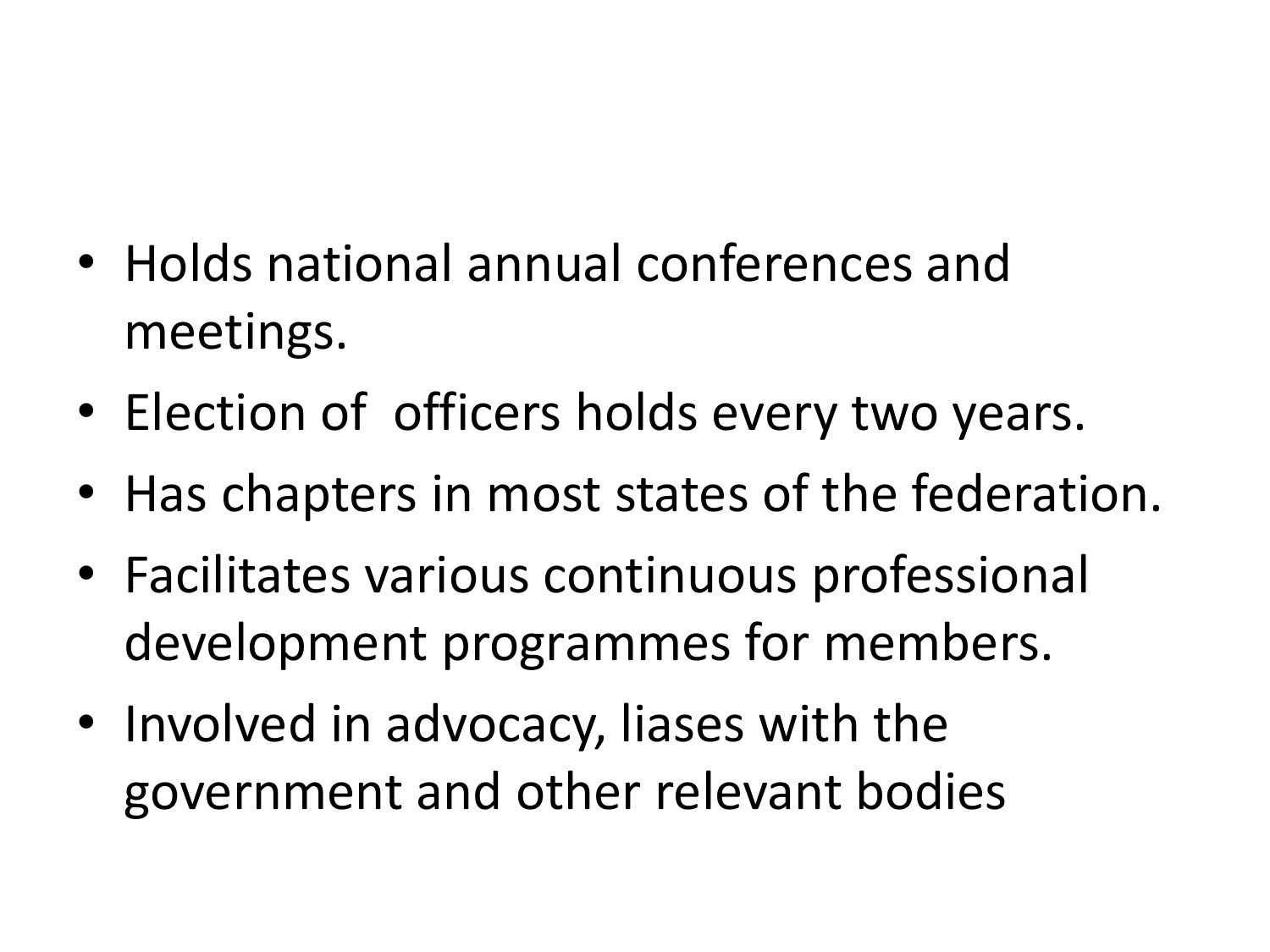#### Medical Rehabilitation Therapists Board of Nigeria

- A parastatal of the Federal ministry of health
- Established by decree 38 of 1988/ Act LFN 2004 to regulate the practice of Physiotherapy and other rehabilitation disciplines in Nigeria..
- Formally inaugurated on 29<sup>th</sup> December, 1992.
- Roles of MRTB include:
- Annual registration of Physiotherapists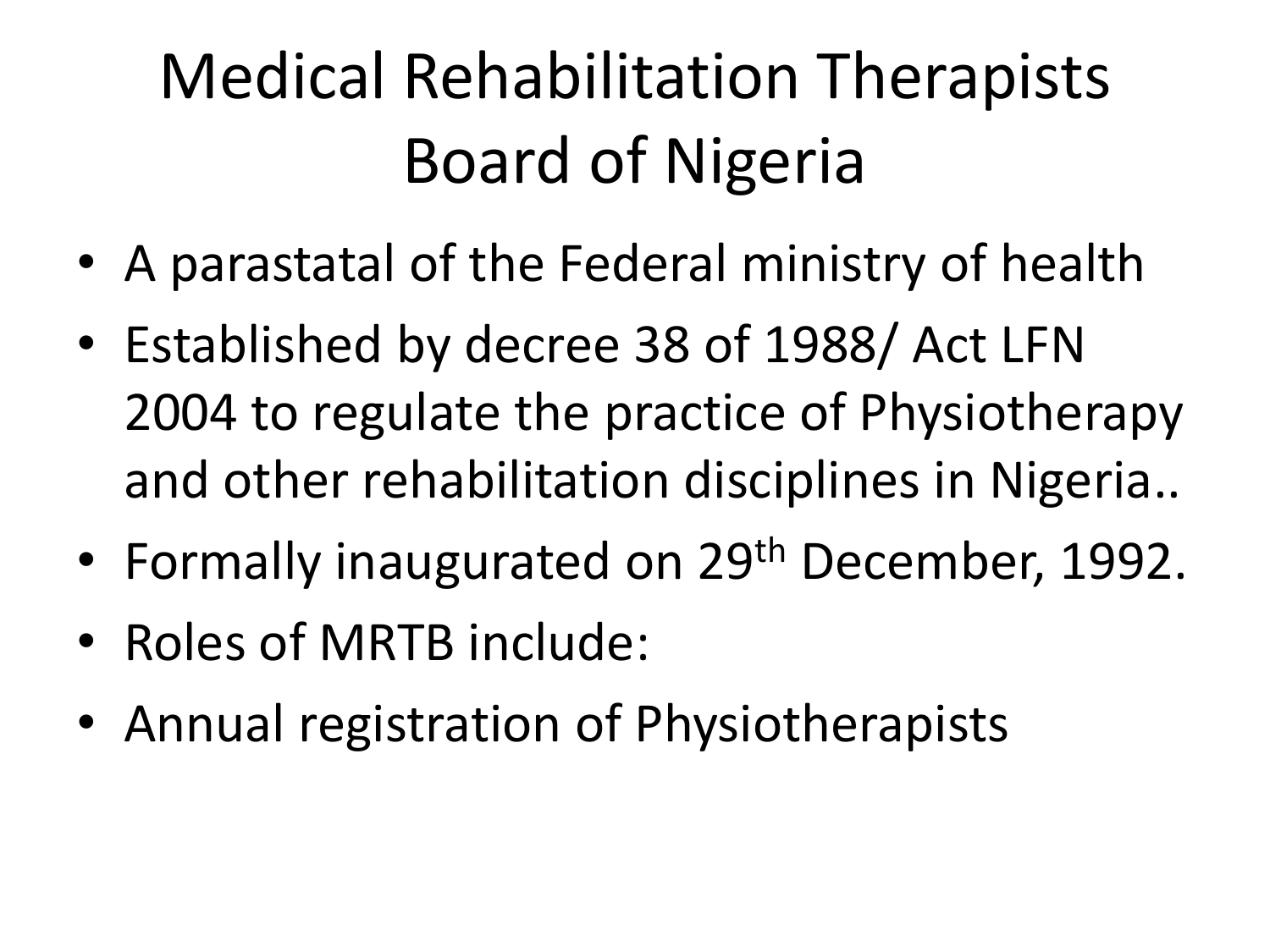- Induction of newly qualified Physiotherapists into the profession.
- Internship training programme
- Accreditation of Physiotherapy facilities for internship training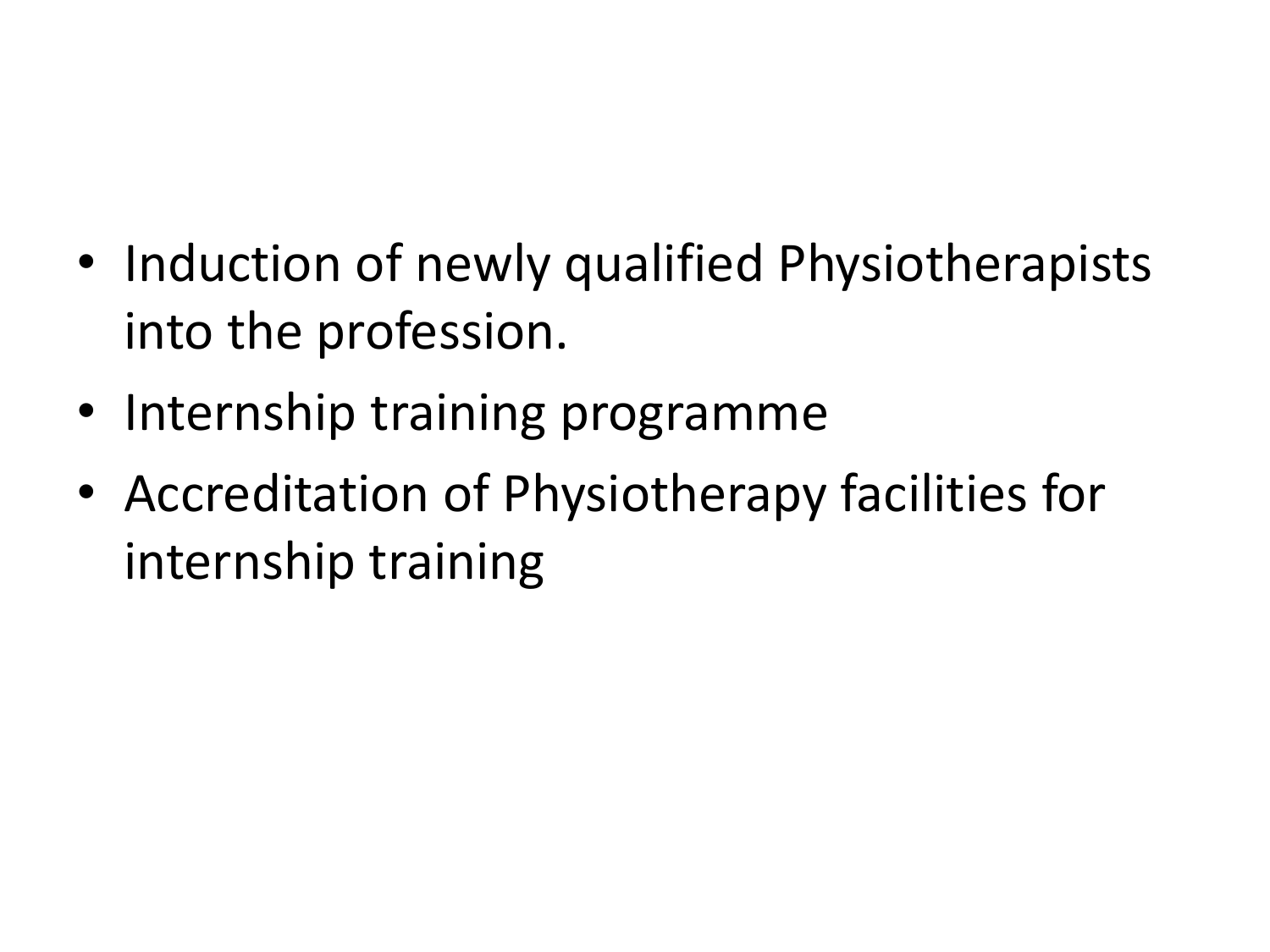### National Postgraduate Physiotherapy College of Nigeria

- Inaugurated in November 2012 by the NSP to structure clinical residency programme in Physiotherapy.
- Proposed specialities for residency training include:
- Orthopaedics, Sports, Women's health, Cardiopulmonary, Neurology and Mental health, Paediatrics, Geriatrics, Community health.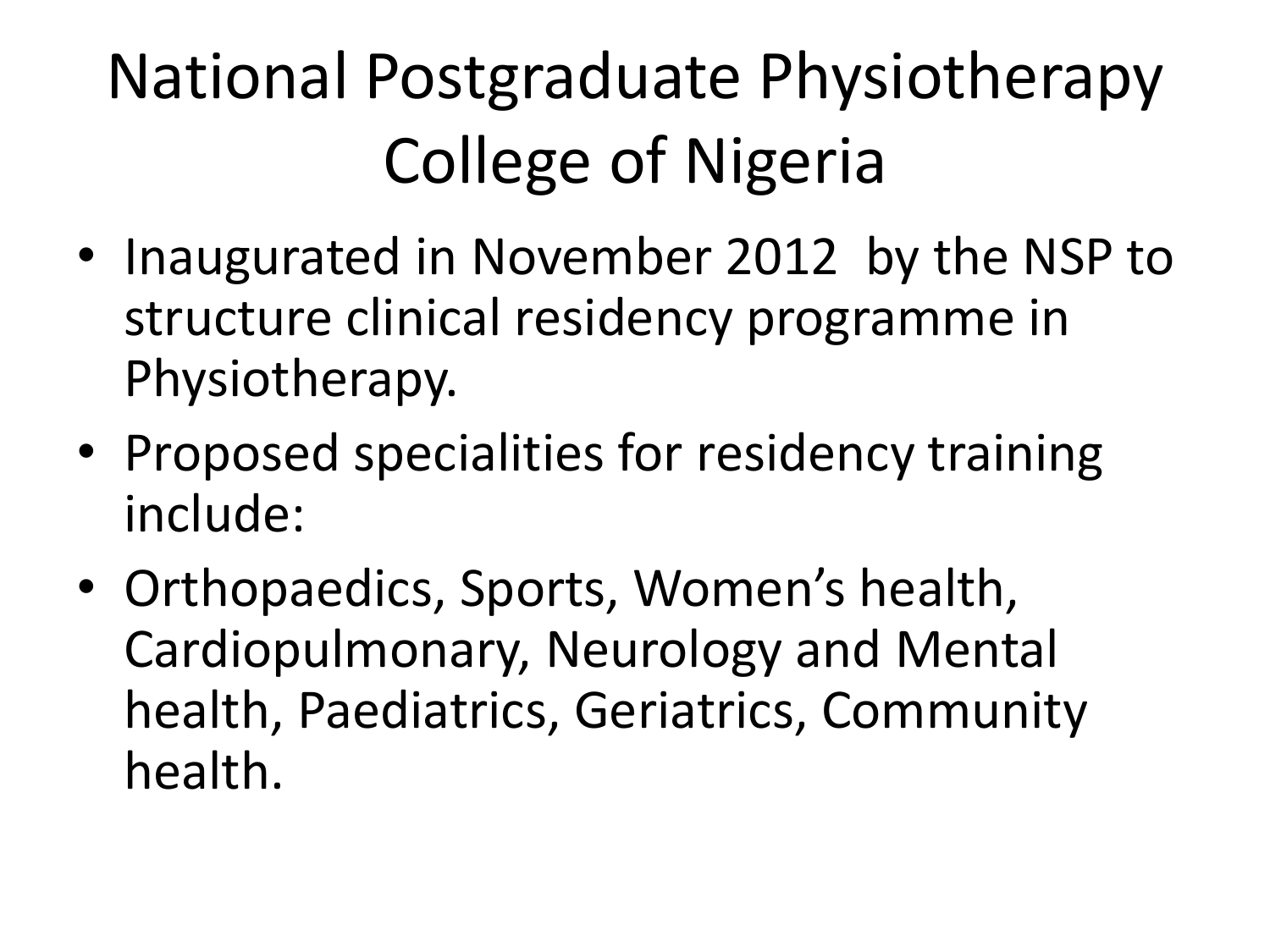## THE SCIENCE OF PHYSIOTHERAPY

- This is **Pathokinesiology, the Knowledge Base of Physiotherapy, the Science of Physiotherapy**
- Pathokinesiology

#### **Definition**

- Science/Knowledge Base of Physiotherapy
- Disablement/Physical Dysfunction/Dyskinesia
- Foundation, in
- Functional Anatomy
- Interactions of body systems
- Energy production for the working systems
- And the qualifying prerequisites are
	- Physical and biosciences
	- Liberal arts and Communication skills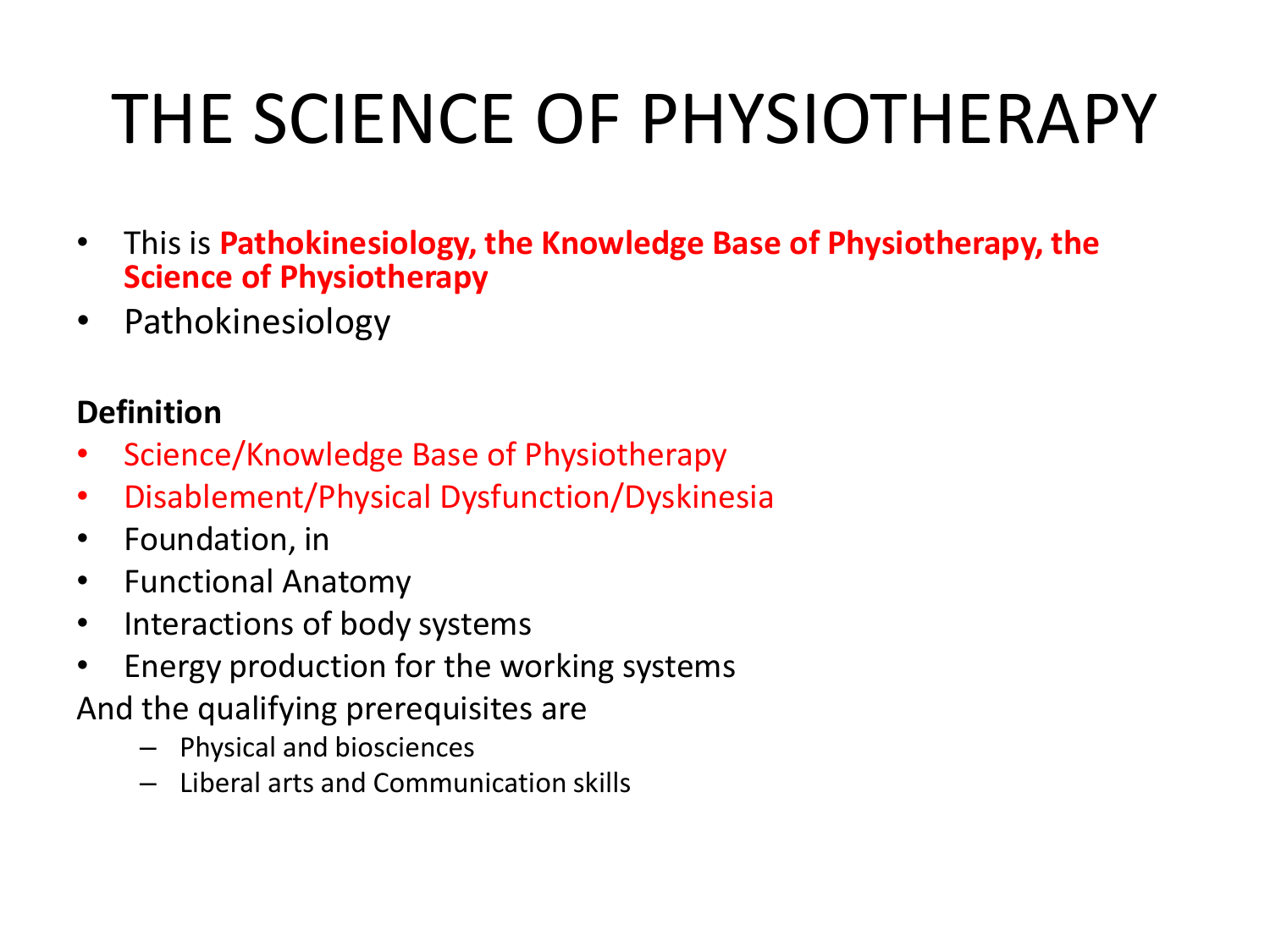- Pathology
	- Knowledge base or the Science of Medicine- Study of process of diseases
- Kinesiology
	- Analytical and systematic study of human (and animals) movements..
	- Kinematics and Kinetics

#### • **Pathokinesiology**

- …in disease or sequel to trauma or congenital abnormalities.
- Disablement
- Dysfunction
- Dyskinesia
- Pathokinesiology is the knowledge base or the science of physiotherapy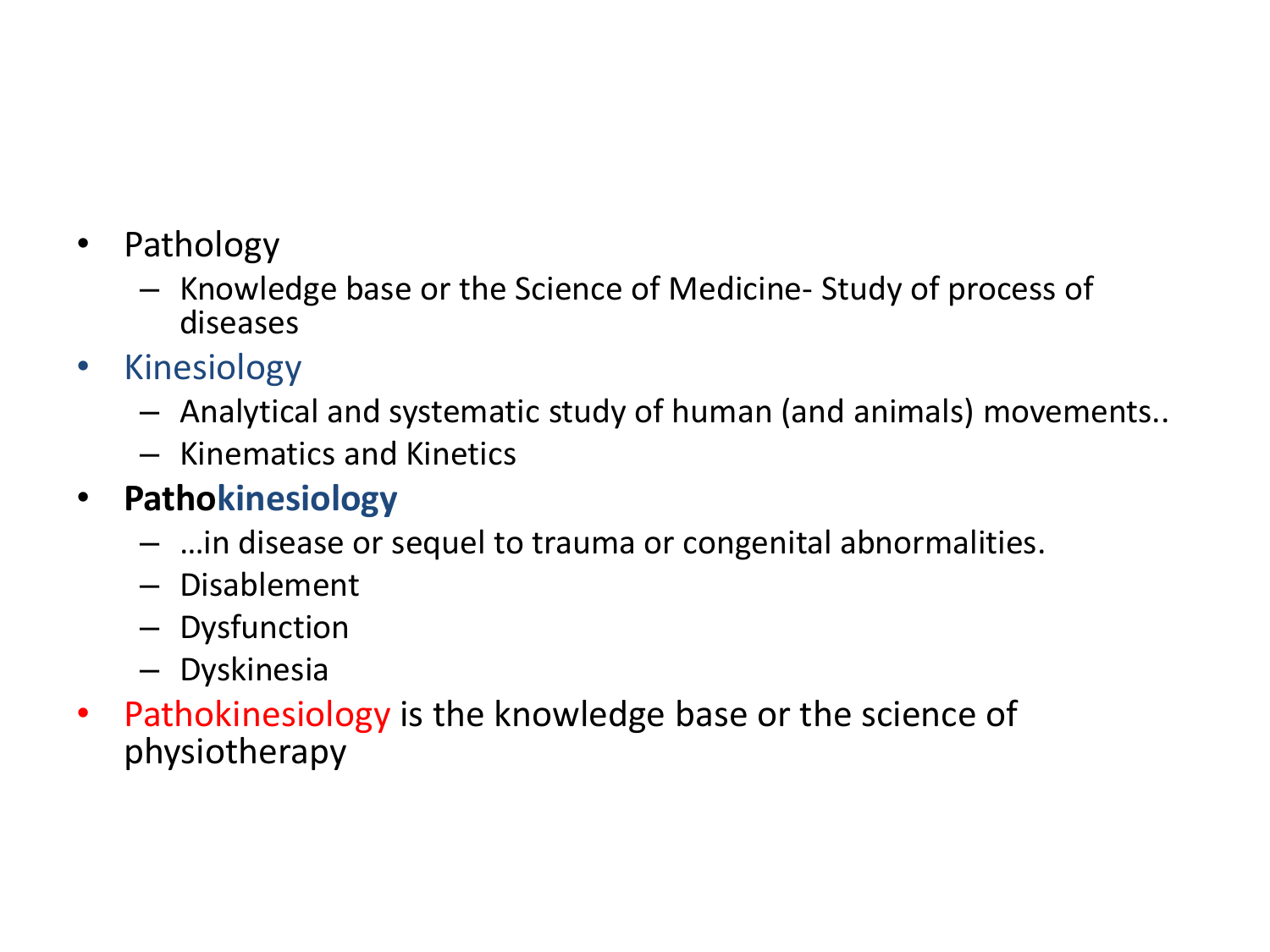- Movement is essential for survival and thriving:
- Where movement
- hurts or
- is late or
- insufficient or
- exaggerated or
- Uncoordinated
- Pathokinesiology is the science for intervention and the physiotherapist is equipped to restore functional movement.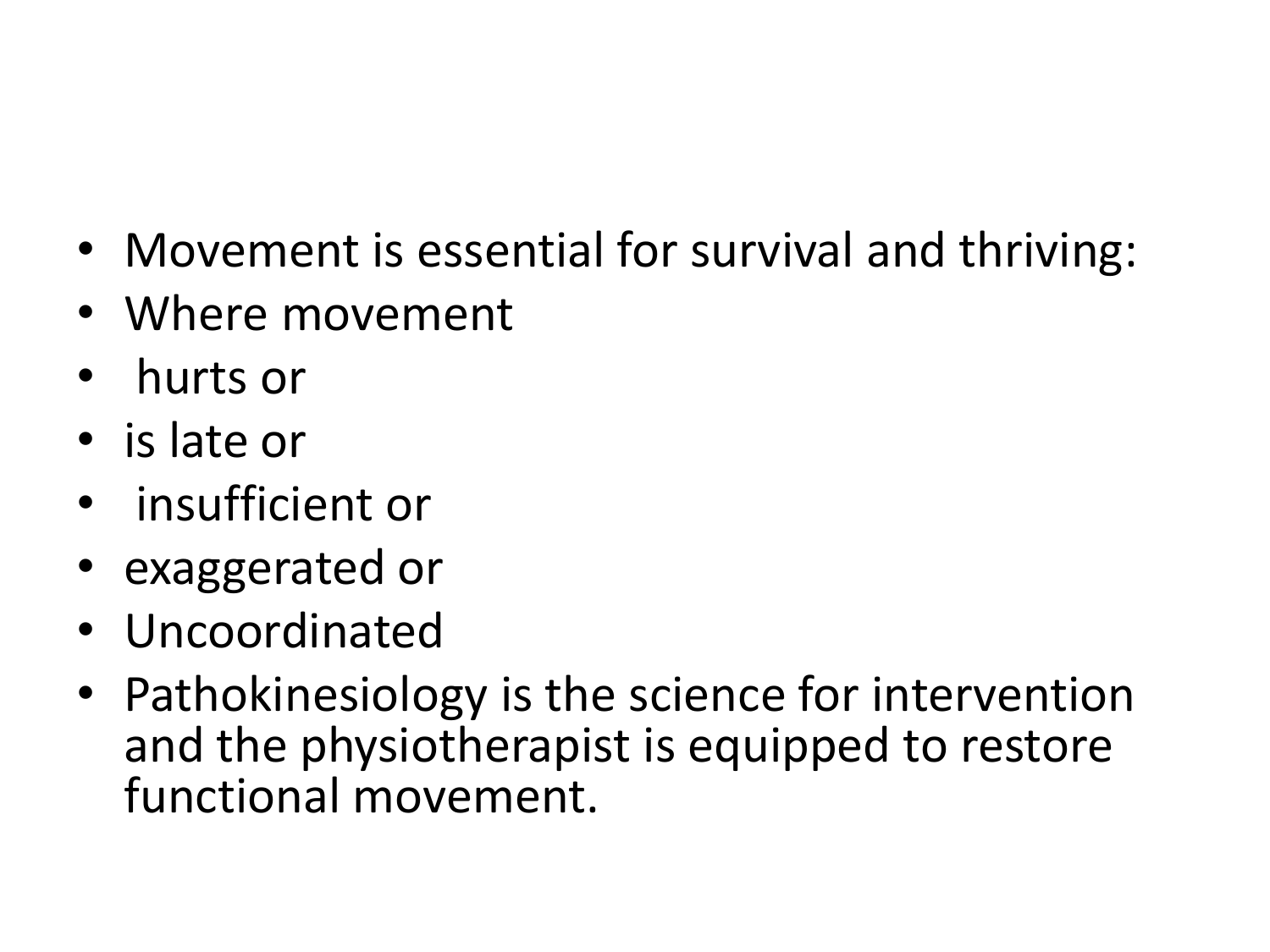Measurements are very essential in any science.

- Pain rating scales\* – VAS, VRS, MVRS, SDS, PPI- McGill Pain Qnr
- Disability and Functional Assessment Scales\*
- Force plate
- Telemetry System for measuring ground foot force (GFF)\*
- Mobility measurement equipment
	- Inclinometer
	- Flexiometer\*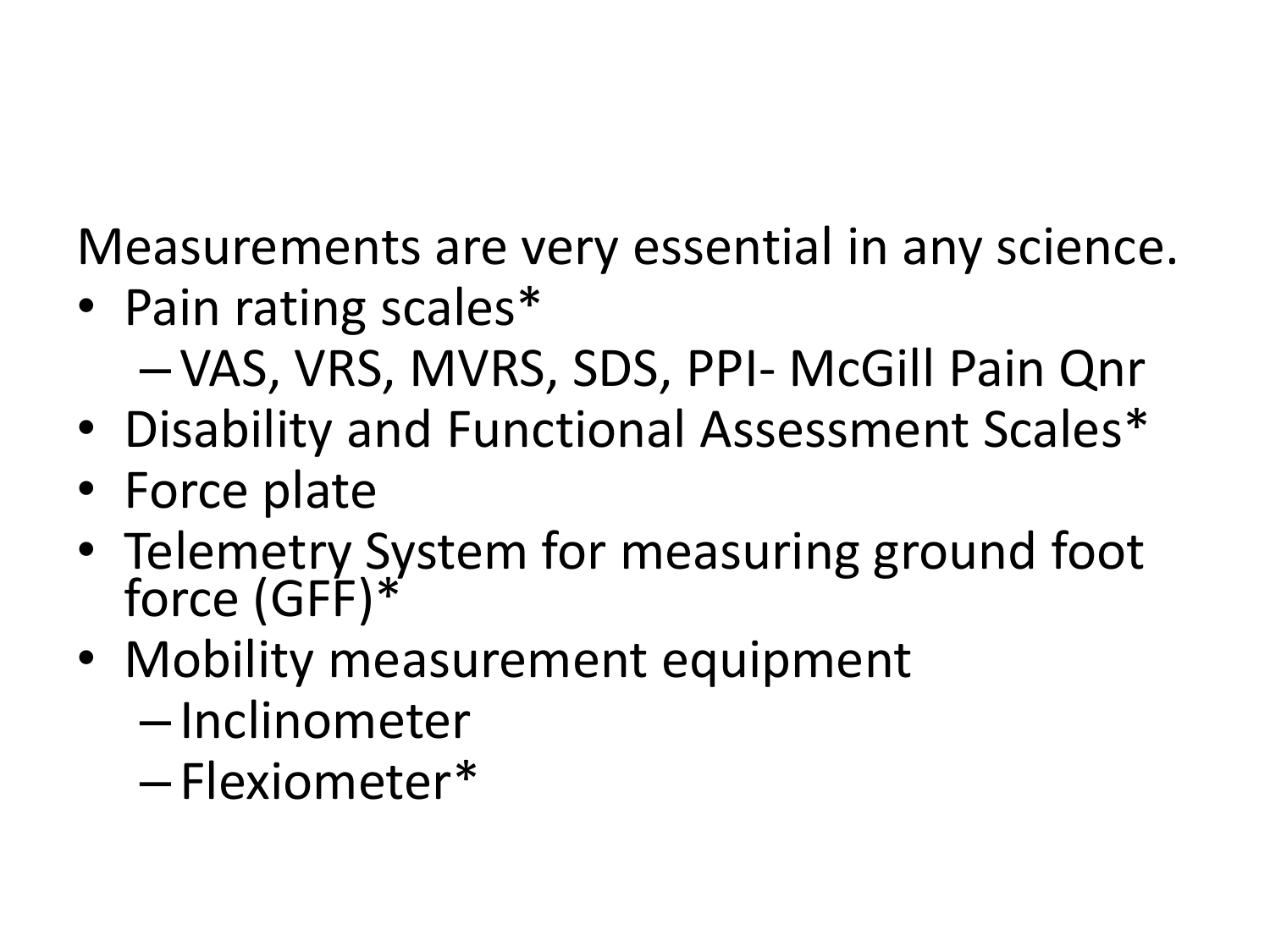- Goniometers
	- Conventional Goniometers— 1800,..3600,..Universal,..\*
	- Hydrogoniometer\*
	- Polarized Light Goniometer (Polgon)\*
	- Electrogoniomter (Elgon)\*
- Anthropometric Tape<sup>\*</sup>/ Tape Rule
- Electroneurological Test and Therapy Equipment
	- Electromyograph
	- ElectroStimulators for NCT, SDC